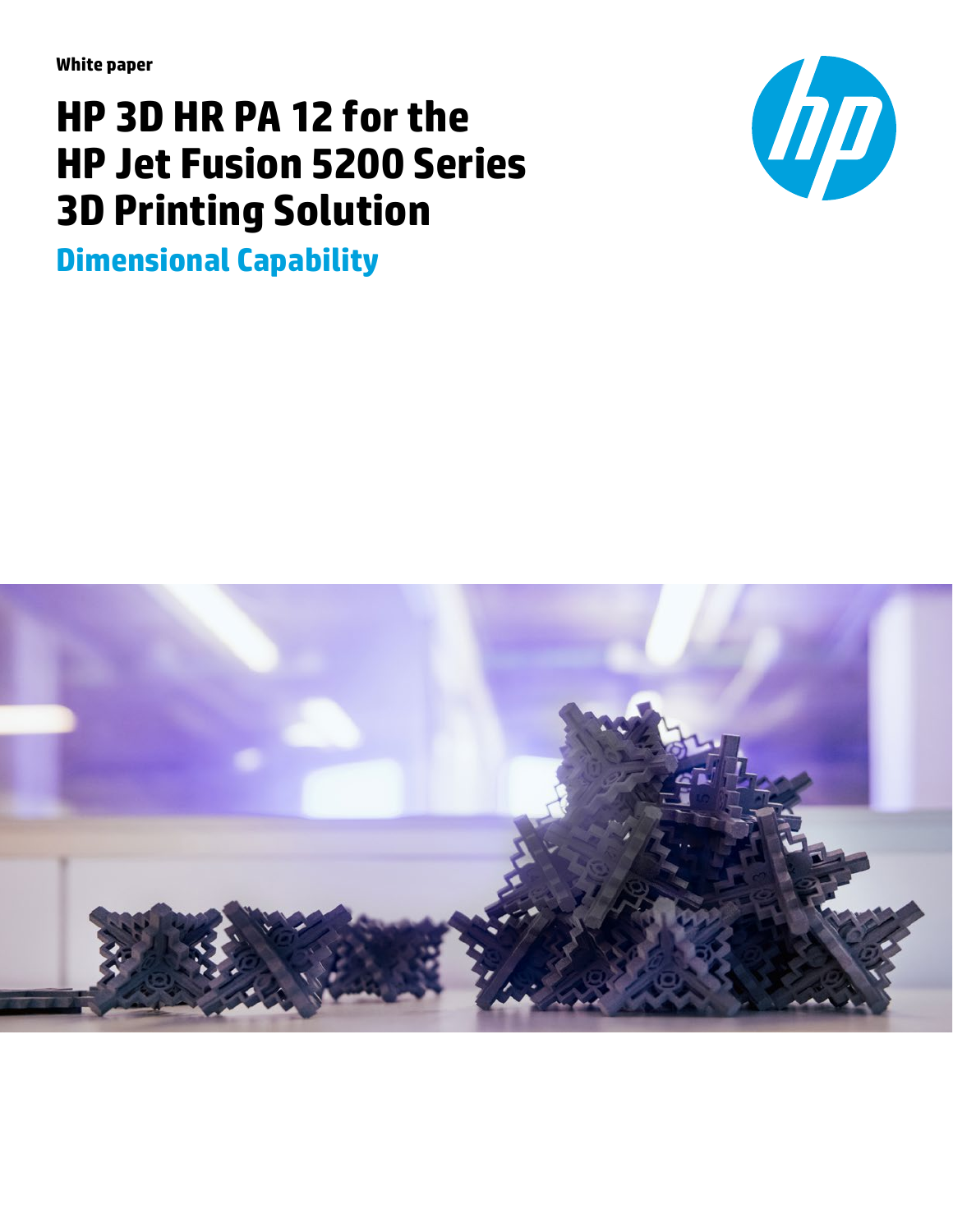## **Introduction**

At HP, we are committed to providing part designers and part manufacturers with the technical information and resources needed to enable them to unlock the full potential of 3D printing and prepare them for the future era of digital manufacturing.

The aim of this white paper is to provide you with information on the dimensional capabilities that can be achieved with the HP Jet Fusion 5200 Series 3D Printing Solution with HP 3D High Reusability (HR)' PA 12.

In this white paper, you will find:

- Tolerances in XY and Z for nominal dimensions ranging from 0 mm to 80 mm that can be achieved with the HP Jet Fusion 5200 Series 3D Printing Solution, according to a process capability index,
- A detailed explanation of the test conditions under which these values were obtained, and
- Additional information on the concept of process capability and dimensional tolerancing, and a glossary of key terms used.

## **Dimensional profiles and HP 3D Process Control**

The HP Jet Fusion 5200 Series 3D Printing Solution has an in-printer feature that provides the capability to apply dimensional profiles. This feature helps streamline the workflow and provide an enhanced experience while helping to achieve manufacturing-level accuracy and repeatability.

The HP Jet Fusion 3D Printing process involves selectively melting plastic powder. Once melted, the material cools down until it solidifies, changing its internal structure. During solidification, the melted volume suffers from shrinkage. Dimensional profiles are used to compensate the variation of this effect along the printing volume, automatically applying geometrical transformations to each part being printed.



Figure 1. Representation of conceptually geometrical transformations managed by HP 3D Process Control

<sup>1.</sup> HP Jet Fusion 3D Printing Solutions using HP 3D High Reusability PA 12 provide up to 80% powder reusability ratio, producing functional parts batch after batch. For testing, material is aged in real printing conditions and powder is tracked by generations (worst case for reusability). Parts are then made from each generation and tested for mechanical properties and accuracy.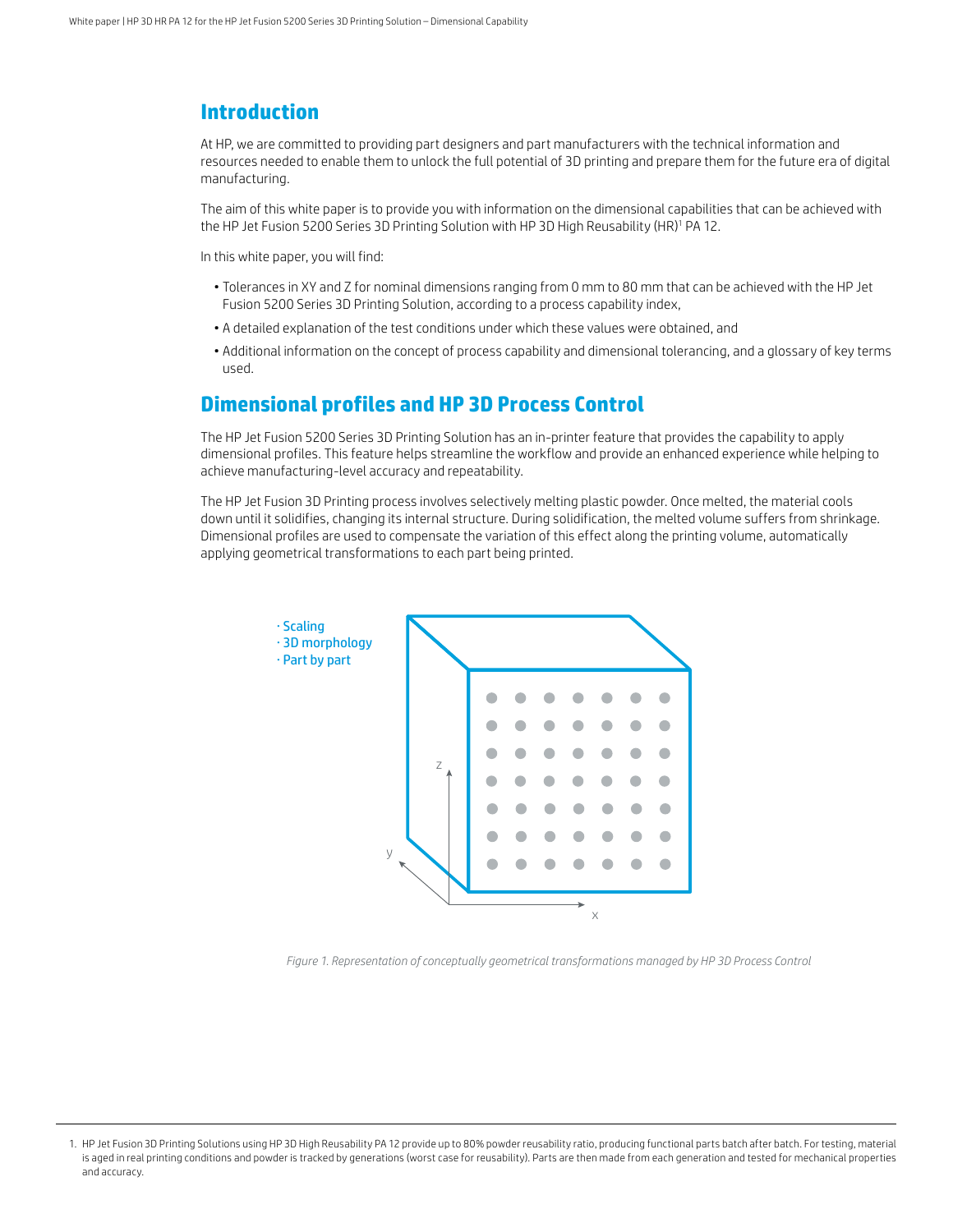Geometrical transformations are applied independently in each axis, ensuring optimal results for every part orientation. For example, non-uniform scaling is used to compensate for shrinkage during the solidification process. In addition to the volumetric compensations, dimensional profiles can act on the surface of the parts with axis-dependent 3D morphology.

By default, the HP Jet Fusion 5200 Series 3D Printing Solution comes with general dimensional profiles. General profiles are a unique type of dimensional profile that optimize part geometry based on the average behavior of a wide-sample population of HP Jet Fusion 3D printers. Each print profile is associated to a general dimensional profile.

In addition, using HP 3D Process Control software, hardware-specific dimensional profiles can be generated and managed to achieve optimized dimensional capability and help deliver uniform results across a fleet of printers. These dimensional profiles can be used in use cases with very tight dimensional requirements, particularly when producing the same type of parts in a fleet of printers, as they can balance the dimensional particularities of each device.

The Profile Management feature in HP 3D Process Control allows you to select different profiles depending on the specific printing needs. For example:

- Trigger hardware-specific profiling
- View all dimensional profiles based on printer compatibility
- Configure the dimensional profiles in use for each printer

General and hardware-specific dimensional profiles are generated by applying machine-learning techniques. HP uses the data collected from different designs to build mathematical models that will generate predictions to optimize the jobs when printing.

Figure 2 illustrates the geometries and jobs used to build the mathematical models.



*Figure 2. Part geometries & job configurations used in the calibration of dimensional profiles*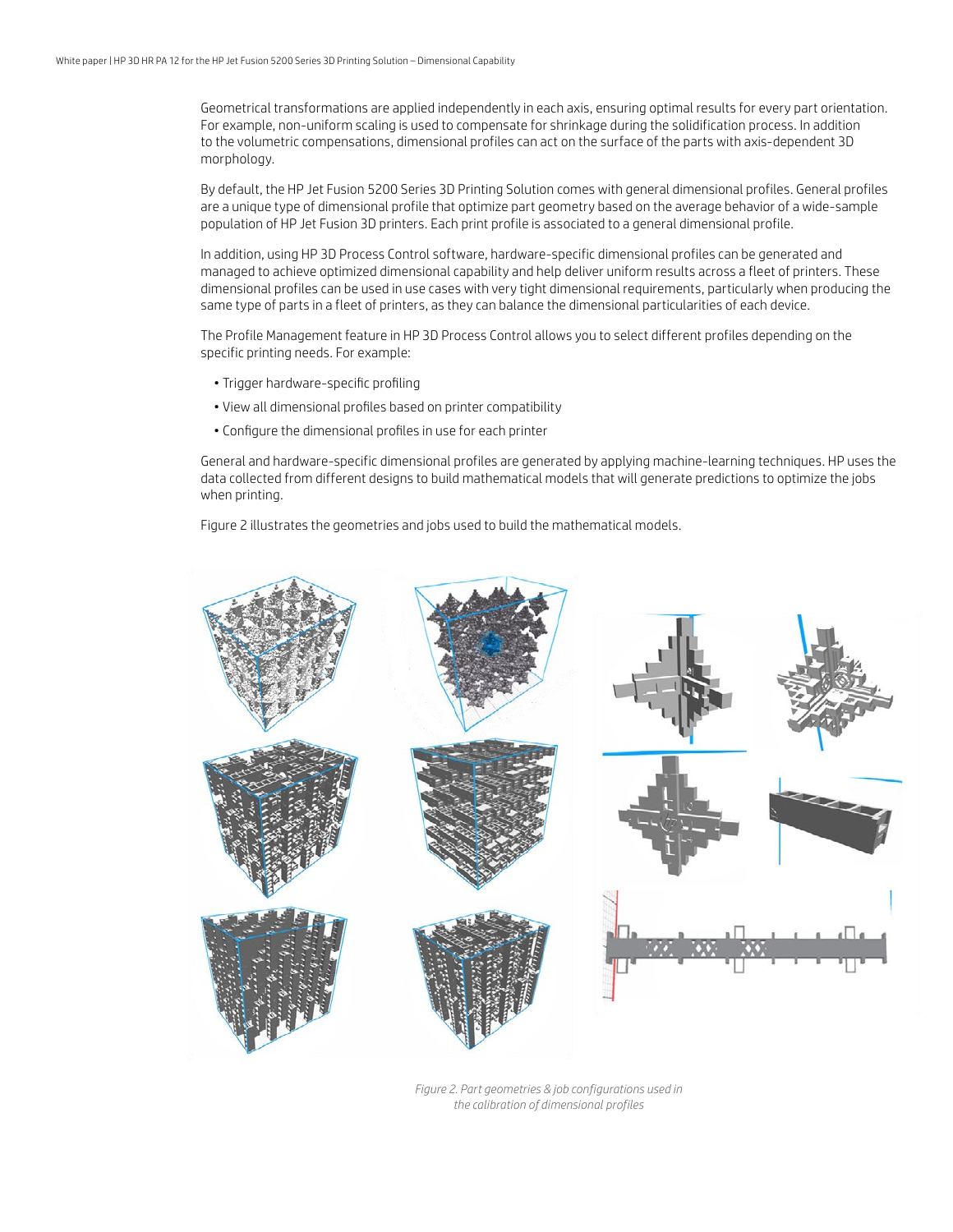Each of these parts has different critical dimensions that are measured in each print. For example, some of the critical dimensions collected for a specific part included in one of the jobs are shown in Figure 3.



*Figure 3. Diagnostic part critical dimensions*

To generate the general dimensional profile, the machine-learning model produces the correction based on the average of all the printers that provide data. For the hardware-specific dimensional profile, the data collected from the specific device are compared with the data from the overall population, and the correction is generated based on the average measurement from printers with a similar configuration.

Table 1 shows the statistics of the overall data used by the machine learning process to improve the profile generation.

|                     | All data collected | For a specific print profile |
|---------------------|--------------------|------------------------------|
| Critical dimensions | ~800,000           | ~10,000                      |
| Printers            | ~60                | $\sim$ 5                     |
| Jobs printed        | ~300               | 10                           |

*Table 1. Data collected to generate profiles*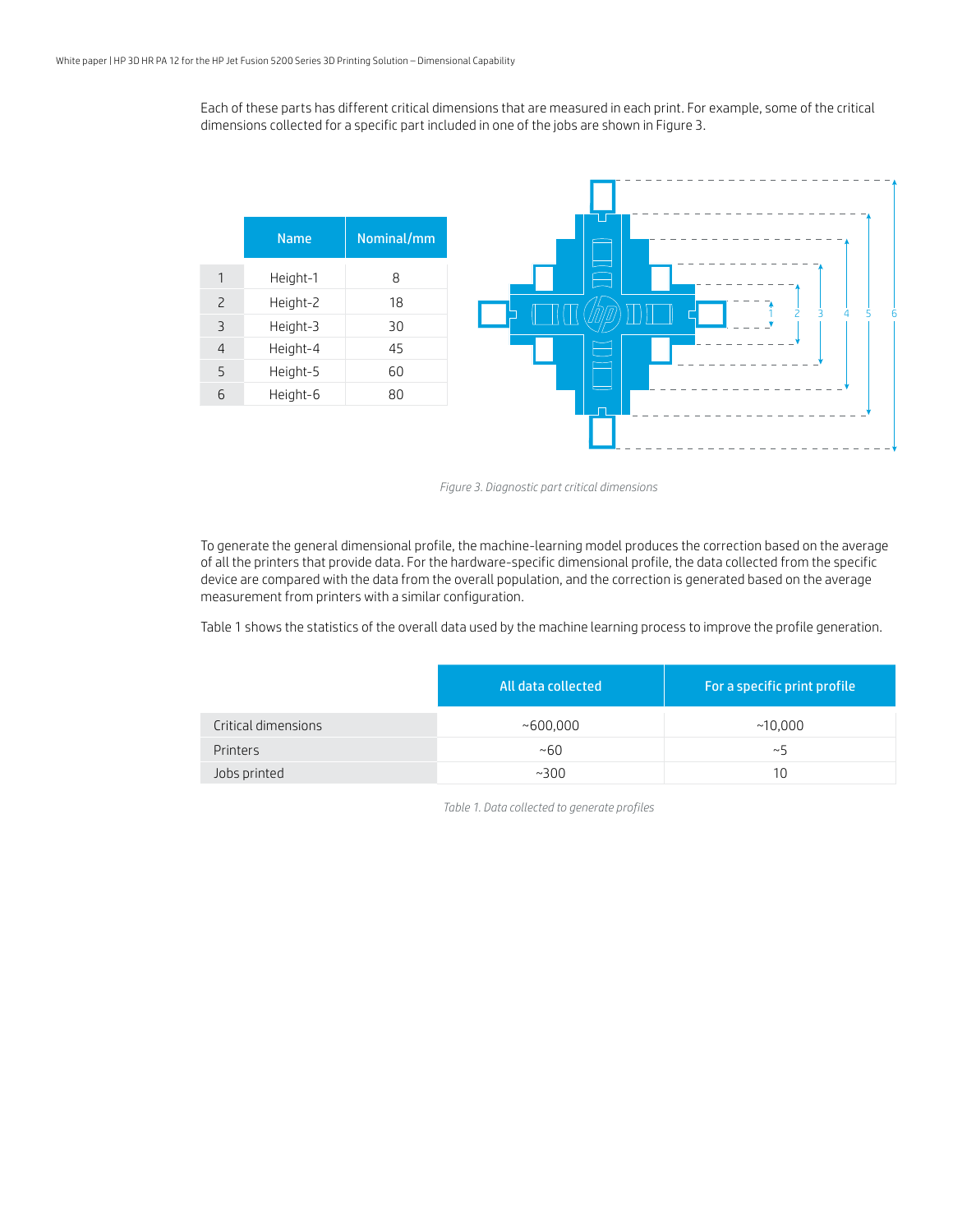# **HP Jet Fusion 5200 Series 3D Printing Solution dimensional capability performance**

## **Test job**

The dimensional capability performance of the HP Jet Fusion 5200 Series 3D Printing Solution with HP 3D HR PA 12 was characterized using the HP dimensional capability characterization job (Figure 4), which contained 122 diagnostic parts distributed throughout the printable volume. The job included three different types of diagnostic parts and a total of 1,524 dimensions.



*Figure 4. HP dimensional capability characterization job*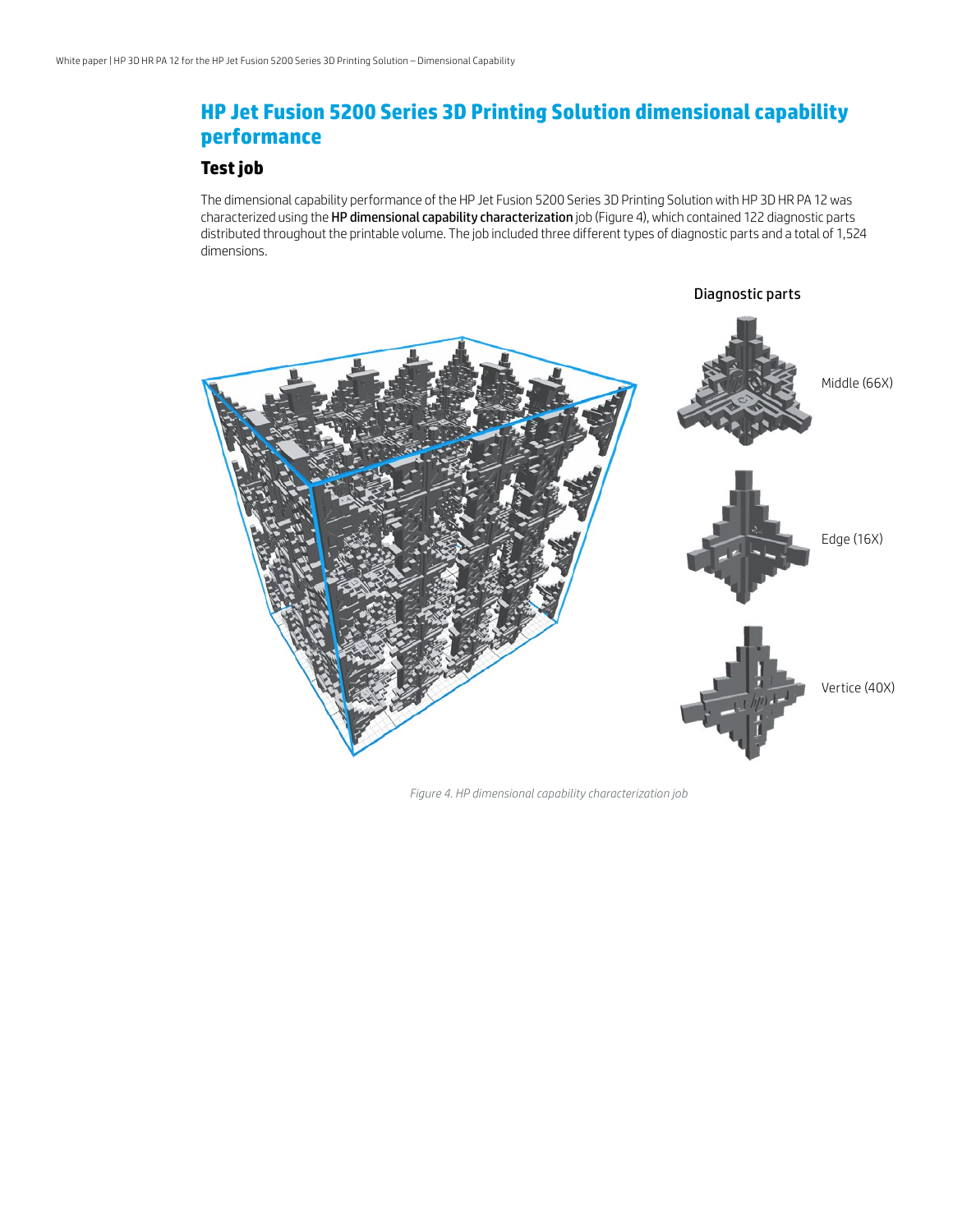#### **Performance results for HP 3D HR PA 12**

Testing was performed for HP 3D HR PA 12 with a 20% refresh ratio using the PA 12 Balanced print profile, natural cooling, and measured after bead-blasting with glass beads at 5-6 bars.

Table 2 shows the dimensional tolerances obtained during the characterization for a target process capability<sup>2</sup> of C<sub>pk</sub> = 1.33 (4 sigma).

|                                                                                                       | <b>Nominal dimension</b> |             |         |              |              |         |  |  |  |  |  |
|-------------------------------------------------------------------------------------------------------|--------------------------|-------------|---------|--------------|--------------|---------|--|--|--|--|--|
| Tolerances for $C_{nk} = 1.33^{n}$<br>(in mm)                                                         |                          | $0 - 30$ mm |         | $30 - 50$ mm | $50 - 80$ mm |         |  |  |  |  |  |
|                                                                                                       | <b>XY</b>                | Z           | XY      | Z.           | XY           | Z       |  |  |  |  |  |
| With the <b>general dimensional profile</b> for the<br>HP Jet Fusion 5200 Series 3D Printing Solution | ±0.25                    | $+0.42$     | ±0.30   | ±0.50        | $+0.37$      | $+0.60$ |  |  |  |  |  |
| With a hardware-specific dimensional profile<br>generated by HP 3D Process Control                    | ±0.17                    | $+0.25$     | $+0.20$ | ±0.30        | $+0.23$      | ± 0.37  |  |  |  |  |  |

*i. Based on internal testing and measured using the HP dimensional capability characterization job. Results may vary with other jobs and geometries. ii. Using HP 3D HR PA 12 material, 20% refresh ratio, Balanced print profile, natural cooling, and measured after bead-blasting with glass beads at 5-6 bars. iii. Following all HP-recommended printer setup and adjustment processes and printheads aligned using semi-automatic procedure.*

*Table 2. Dimensional capabilities for HP 3D HR PA 12. Target process capability of C<sub>pk</sub> = 1.33.* 

|                                                                                                | <b>Nominal dimension</b> |       |       |              |              |         |  |  |  |  |  |
|------------------------------------------------------------------------------------------------|--------------------------|-------|-------|--------------|--------------|---------|--|--|--|--|--|
| Tolerances for $C_{nk} = 1.00^{\text{ii iii}}$<br>$\frac{1}{2}$ (in mm)                        | $0 - 30$ mm              |       |       | $30 - 50$ mm | $50 - 80$ mm |         |  |  |  |  |  |
|                                                                                                | <b>XY</b>                | Z     | XY    | Z            | <b>XY</b>    | Ζ       |  |  |  |  |  |
| With the general dimensional profile for the<br>HP Jet Fusion 5200 Series 3D Printing Solution | ±0.19                    | ±0.34 | ±0.23 | ±0.40        | $+0.28$      | ± 0.47  |  |  |  |  |  |
| With a hardware-specific dimensional profile<br>generated by HP 3D Process Control             | ±0.13                    | ±0.21 | ±0.16 | $+0.25$      | ± 0.18       | $+0.30$ |  |  |  |  |  |

#### Table 3 shows the dimensional tolerances if the process capability target is set to  $C_{nk}$  = 1.00 (3 sigma).

*i. Based on internal testing and measured using the HP dimensional capability characterization job. Results may vary with other jobs and geometries. ii. Using HP 3D HR PA 12 material, 20% refresh ratio, Balanced print profile, natural cooling, and measured after bead-blasting with glass beads at 5-6 bars.. iii. Following all HP-recommended printer setup and adjustment processes and printheads aligned using semi-automatic procedure*

*Table 3. Dimensional capabilities for HP 3D HR PA 12. Target process capability of C<sub>pk</sub> = 1.00.*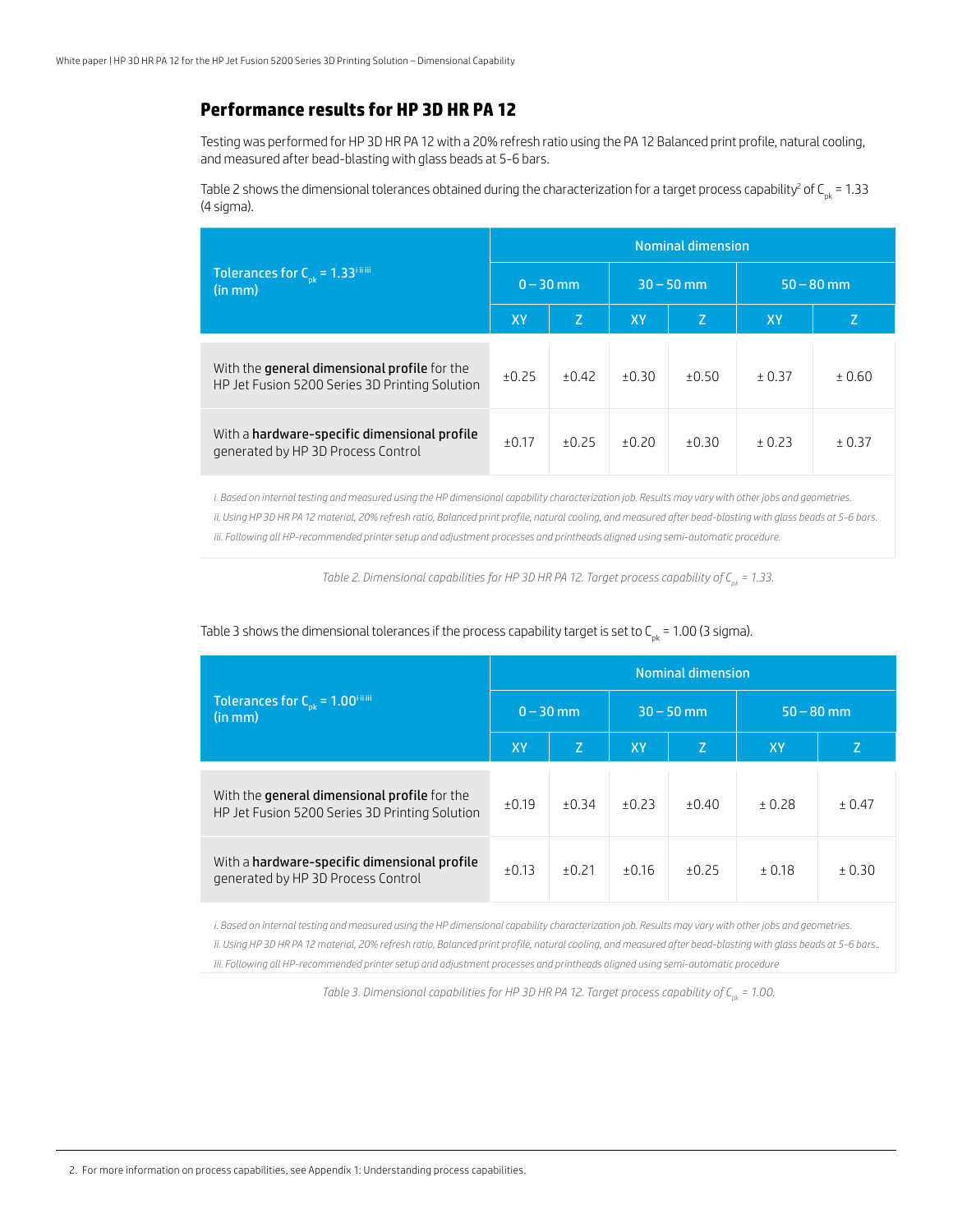For this specific test job, and as shown in Figure 5 and Figure 6, the HP Jet Fusion 5200 Series 3D Printing Solution was able to provide manufacturing-grade dimensional capability (C<sub>pk</sub> = 1.33) for a tolerance grade<sup>3</sup> IT13 in XY and IT14 in Z.

Based on the table above, when the dimensional capability target is reduced to  $C_{pk}$  = 1.00, the HP Jet Fusion 5200 Series 3D Printing Solution was able to provide a tolerance grade IT12.5 in XY and IT13.5 in  $\tilde{Z}$ .



HP Jet Fusion 5200 Series 3D Printing Solution | Dimensional capability vs. IT grades

*Figure 5. Dimensional capability vs. IT grade for*  $C_{p_k} = 1.33$ 



HP Jet Fusion 5200 Series 3D Printing Solution | Dimensional capability vs. IT grades

*Figure 6. Dimensional capability vs. IT grade for*  $C_{pk}$  *= 1.00.*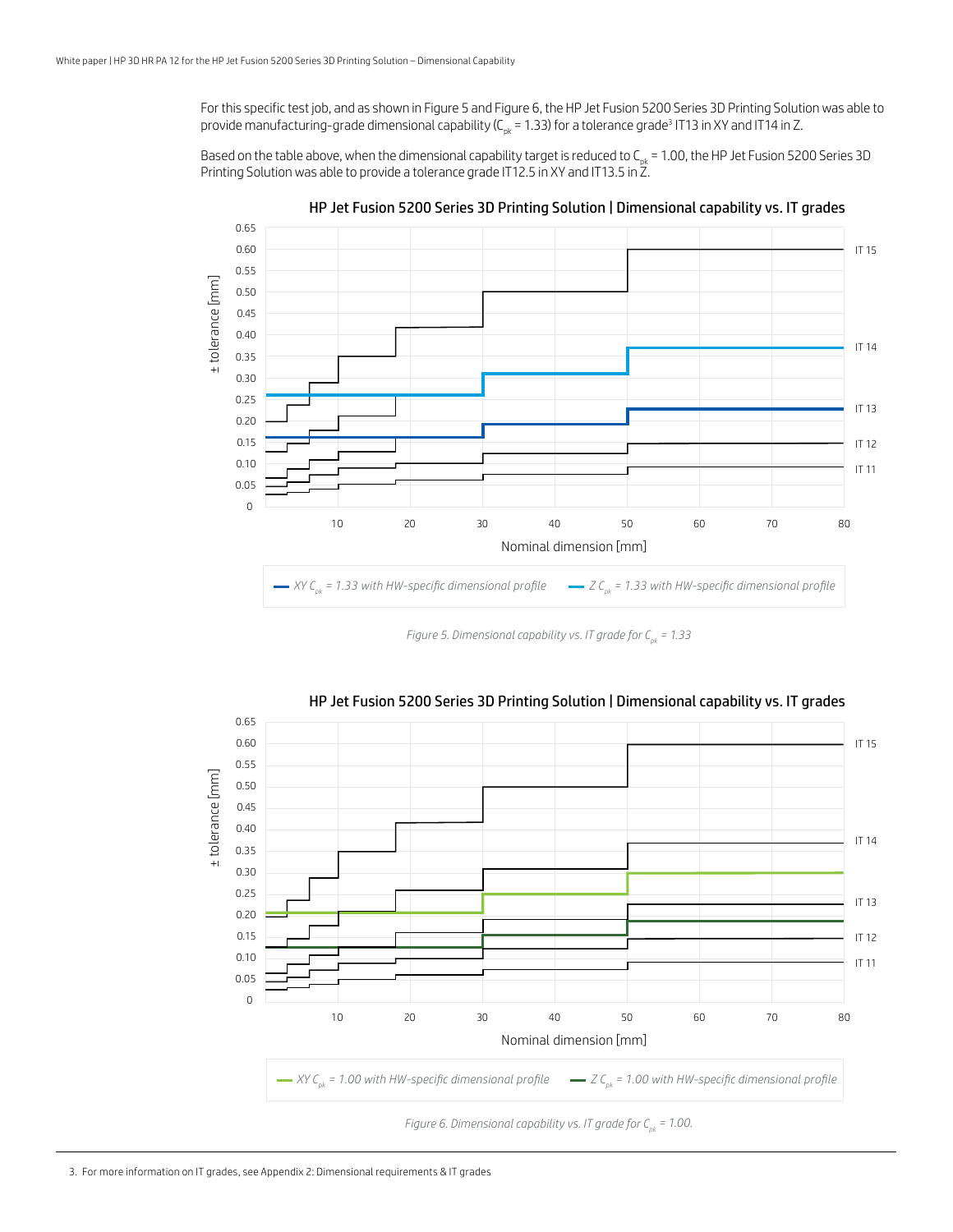# **Appendix 1: Understanding process capabilities**

Process capability determines whether a process meets a specification. The process capability index or process capability ratio  $(C_{nk})$  is a statistical measure of process capability. It quantifies the ability of a process to produce output within specification limits.

When talking about a dimensional specification, the  $\mathsf{C}_{\sf pk}$  measures the statistical probability that a certain process produces a dimension within its tolerance range. The higher the C<sub>pk</sub> value the better, meaning that more measurements will be within the tolerance range.

For a process to be capable, it needs to be both repeatable and accurate.

Repeatability is how close multiple measurements are to each other (also called precision).

Accuracy is how close a measurement value is to the specified nominal.

The capability of a process is then a function of two parameters:

- How repeatable it is compared to the width of the specification limits, measured by the C<sub>n</sub>
- How accurate it is, measured by the bias



*Capability = C<sub>pk</sub> = C<sub>p</sub> \* (1-2\*bias)* 

*Figure 7: Relationship between bias and variability*

This concept only holds meaning for processes that are in a state of statistical control with an output that is approximately normally distributed.

Both conditions happen when dealing with the dimensional quality control of HP MJF–produced parts where the output is the dimensional value of the different geometrical features of a part.

Dimensional quality control processes define an upper specification limit (USL) and lower specification limit (LSL), also called the "tolerance range" of the process. The target of the process is the center of this range, typically the nominal dimension value.

The objective to have a well-controlled dimensional process is to have its normal distributed population of measurements:

- $\bullet$  With a variability (calculated as standard deviation) that "fits" in the tolerance range.  ${\sf C_p}$  measures how well the variability fits within the tolerance range.
- •With a mean (average) as close as possible to the target. The deviation is measured by the bias.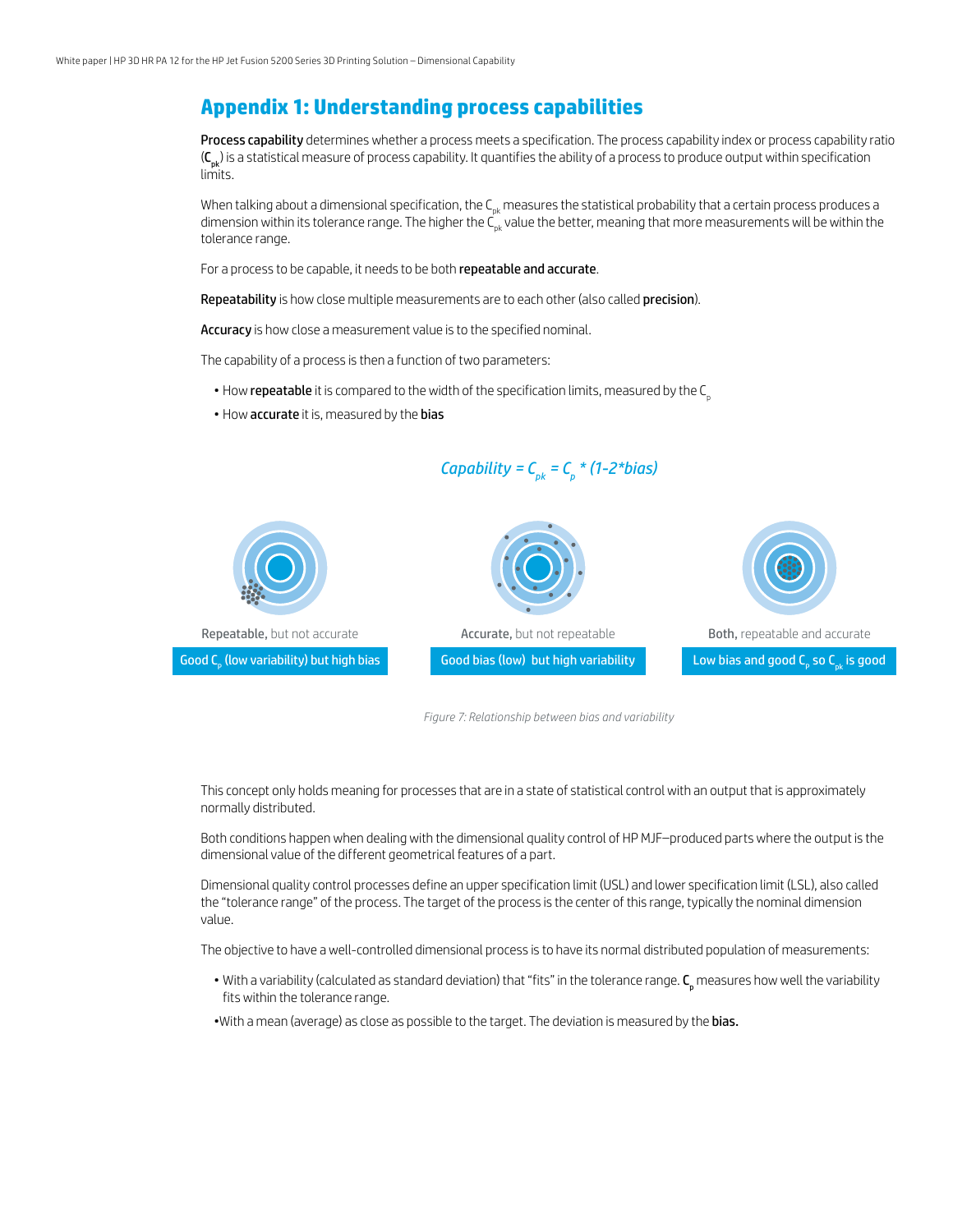Only if both conditions are met, process capability measured by  $C_{pk}$  is considered good:



*Figure 8. Process capability C<sub>pk</sub> scenarios* 

The mathematical calculation of these parameters is as follows:

$$
C_p = \frac{Specification width}{Process width} = \frac{(USL - LSL)}{6\sigma}
$$

Standard deviation estimates the sigma and quantifies the variability and dispersion of the process.

 $\mathsf{C}_\mathsf{p}$  should always be greater than 1.00 for the variability to fit within the tolerance range.

$$
C_{pk} = min\left\{\frac{[USL - \mu J]}{3 \cdot \sigma}, \frac{[\mu - LSL]}{3 \cdot \sigma}\right\}
$$

The statistical mean estimates the mu  $(\mu)$ .

Therefore:

- C<sub>pk</sub> "measures" the distance of the mean to the closer specification limit, which could be the upper or the lower limit.
- $C_{\rm pk}$  takes into account how centered the process is ( $C_{\rm pk} \le C_{\rm pb}$ ).
- For a perfectly centered process,  $C_p = C_{pk}$ .
- $\bullet$  If C<sub>p</sub> > C<sub>pk</sub>, it is possible to increase the C<sub>pk</sub> by readjusting the mean of the process.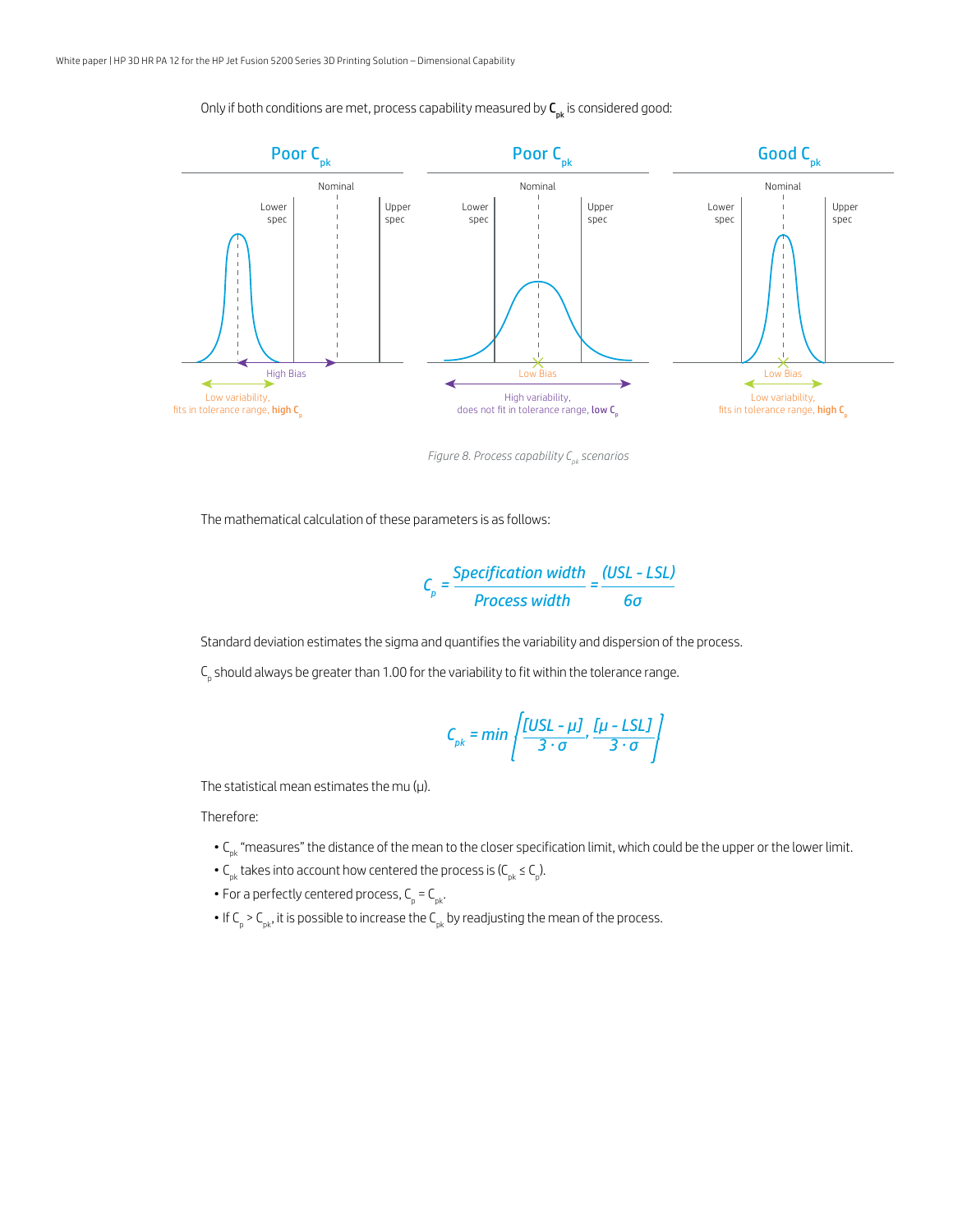|                    | $C_{\rm pk}$ | <b>Sigma</b><br><b>level</b> | <b>Dimensions</b><br>within specs (%) | <b>Dimensions</b><br>out of specs<br>(units per million) | Part yield for a part<br>with 10 dimensions<br>$(\%)$ |         |
|--------------------|--------------|------------------------------|---------------------------------------|----------------------------------------------------------|-------------------------------------------------------|---------|
| 100%               | 0.33         | 1                            | 68.27                                 | 317,300                                                  | 2.20                                                  |         |
| inspection         | 0.67         | $\overline{c}$               | 95.45                                 | 45,500                                                   | 62.77                                                 |         |
|                    | 1.00         | 3                            | 99.73                                 | 2,700                                                    | 97.33                                                 |         |
| <b>Statistical</b> | 1.33         | $\overline{4}$               | 99.9937                               | 63                                                       | 99.94                                                 | Desired |
| process            | 1.50         | 5                            | 99.99966                              | 3.4                                                      | 100                                                   |         |
| control            | 1.67         | 6                            | 99.99997                              | 0.6                                                      | 100                                                   |         |

Table 4 displays the relevant  $C_{nk}$  values and their correlation with process yields.

*Table 4. Cpk and process yield correlation*

For a part to be considered good, all the specified dimensions need to be within tolerances. Therefore, the part yield is a metric that can be calculated as the statistical sum of the single dimension success rate. In Table 4, an example for a part with 10 dimensions is shown in the right column.

For **C<sub>pk</sub> values below 1.00**, the yield is such that the best quality control method is **100% inspection,** and the general fabrication process is to over-produce and send only the parts that meet the tolerance requirements. This is a costly but reasonable process, especially for low-volume production.

For  $C_{pk}$  values above 1.00 (3 sigma), the dimensional success rate and the yield begin to approach each other, and statistical process control starts to become a viable option. This means that after the process has demonstrated that it is statistically and consistently achieving  $C_{nk}$  above 1.00 for all dimensions, random parts could be audited for each lot of parts.

Generally, a  $C_{nk}$  of 1.33 (4 sigma) is desired to ensure enough of a margin for statistical process control, especially when dealing with multi-part complex mechanisms.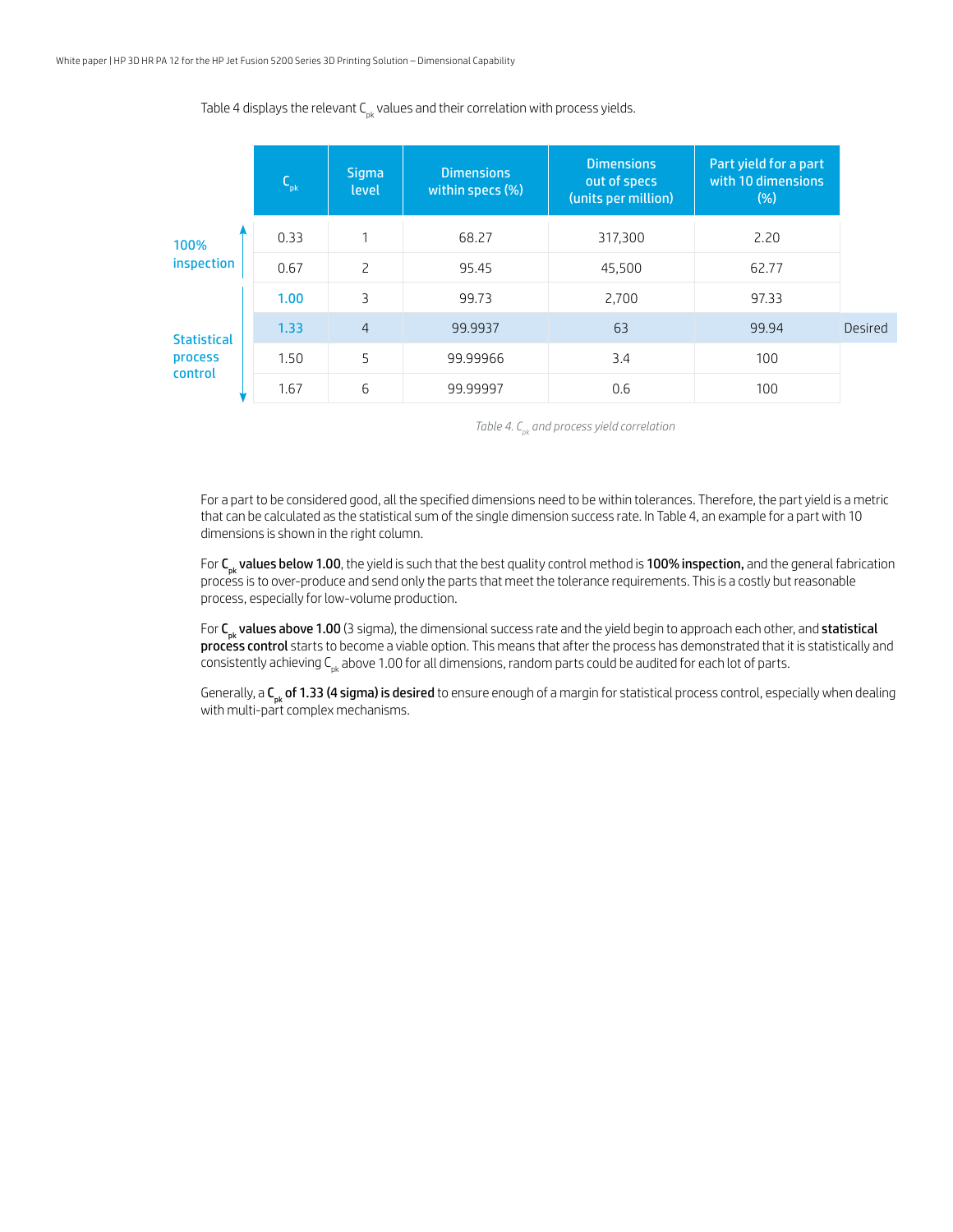## **Appendix 2: Dimensional requirements & IT grades**

The International Tolerance grades (IT grades) defined in ISO 286/ ANSI B4.2-1978 provide standardized tolerance ranges. The smaller the IT grade, the smaller the tolerance range, meaning better dimensional performance (less variability).

Each IT grade has a tolerance range that varies depending on the nominal value of the dimension. The larger the specified dimension, the larger the tolerance range for accuracy.

|                          | Dimension (mm)         | IT1            | IT <sub>2</sub> | IT <sub>3</sub> | IT <sub>4</sub> | IT <sub>5</sub> | IT <sub>6</sub> | IT7 | IT <sub>8</sub> | IT <sub>9</sub>  | <b>IT10</b> | IT11 | <b>IT12</b> | IT13 | IT14 | <b>IT15</b> |  |  |  |
|--------------------------|------------------------|----------------|-----------------|-----------------|-----------------|-----------------|-----------------|-----|-----------------|------------------|-------------|------|-------------|------|------|-------------|--|--|--|
| Above                    | Up to and<br>including |                |                 |                 |                 |                 | μm              |     |                 | Tolerance ranges |             |      | mm          |      |      |             |  |  |  |
| $\overline{\phantom{0}}$ | 3                      | 0.8            | 1.2             | 2               | 3               | $\overline{4}$  | 6               | 14  | 10              | 25               | 40          | 60   | 0.10        | 0.14 | 0.25 | 0.4         |  |  |  |
| 3                        | 6                      | 1              | 1.5             | 2.5             | 4               | 5               | 8               | 18  | $12^{1}$        | 30               | 48          | 75   | 0.12        | 0.18 | 0.30 | 0.48        |  |  |  |
| 6                        | 10                     | 1              | 1.5             | 2.5             | 4               | 6               | 9               | 22  | 15              | 36               | 58          | 90   | 0.15        | 0.22 | 0.36 | 0.58        |  |  |  |
| 10                       | 18                     | 1.2            | 2               | 3               | 5               | 8               | 11              | 27  | 18              | 43               | 70          | 110  | 0.18        | 0.27 | 0.43 | 0.70        |  |  |  |
| 18                       | 30                     | 1.5            | 2.5             | 4               | 6               | 9               | 13              | 33  | 21              | 52               | 84          | 130  | 0.21        | 0.33 | 0.52 | 0.84        |  |  |  |
| 30                       | 50                     | 1.5            | 2.5             | 4               | $\overline{7}$  | 11              | 16              | 39  | 25              | 62               | 100         | 160  | 0.25        | 0.39 | 0.62 | 1.00        |  |  |  |
| 50                       | 80                     | 2              | 3               | 4               | 8               | 13              | 19              | 46  | 30              | 74               | 120         | 190  | 0.30        | 0.46 | 0.74 | 1.20        |  |  |  |
| 80                       | 120                    | 2.5            | 4               | 6               | 10              | 15              | 22              | 54  | 35              | 87               | 140         | 220  | 0.35        | 0.54 | 0.87 | 1.40        |  |  |  |
| 120                      | 180                    | 3.5            | 5               | 8               | 12              | 18              | 25              | 63  | 40              | 100              | 160         | 250  | 0.40        | 0.63 | 1.00 | 1.60        |  |  |  |
| 180                      | 250                    | 4.5            | $\overline{7}$  | 10              | 14              | 22              | 29              | 72  | 46              | 115              | 185         | 290  | 0.46        | 0.72 | 1.15 | 1.85        |  |  |  |
| 250                      | 315                    | 6              | 8               | 12              | 16              | 23              | 32              | 81  | 52              | 130              | 210         | 320  | 0.52        | 0.81 | 1.30 | 2.10        |  |  |  |
| 315                      | 400                    | $\overline{7}$ | 9               | 13              | 18              | 25              | 36              | 89  | 57              | 140              | 230         | 360  | 0.57        | 0.89 | 1.40 | 2.30        |  |  |  |
| 400                      | 500                    | 8              | 10              | 15              | 20              | 27              | 40              | 97  | 63              | 155              | 250         | 400  | 0.63        | 0.97 | 1.55 | 2.50        |  |  |  |
| 500                      | 630                    | 9              | 11              | 16              | 22              | 32              | 44              | 100 | 70              | 175              | 280         | 440  | 0.70        | 1.10 | 1.75 | 2.80        |  |  |  |

*Table 5. Standard international tolerance grades*



*Figure 9. Tolerance range vs. dimension length* 

IT grades provide a standardized reference to compare typical manufacturing process capability in terms of dimensional tolerance for a given dimension, as shown in Table 6.

|                 | Measuring tools |  |  |  |                                             |  |  |  |  | <b>Material</b> |  |  |  |  |                     |            |  |
|-----------------|-----------------|--|--|--|---------------------------------------------|--|--|--|--|-----------------|--|--|--|--|---------------------|------------|--|
| <b>IT Grade</b> |                 |  |  |  | 01 0 1 2 3 4 5 6 7 8 9 10 11 12 13 14 15 16 |  |  |  |  |                 |  |  |  |  |                     |            |  |
|                 |                 |  |  |  |                                             |  |  |  |  | <b>Fits</b>     |  |  |  |  | Large manufacturing | tolerances |  |
|                 | Better          |  |  |  |                                             |  |  |  |  |                 |  |  |  |  |                     |            |  |

*Table 6. IT Grades for measuring tools & materials*